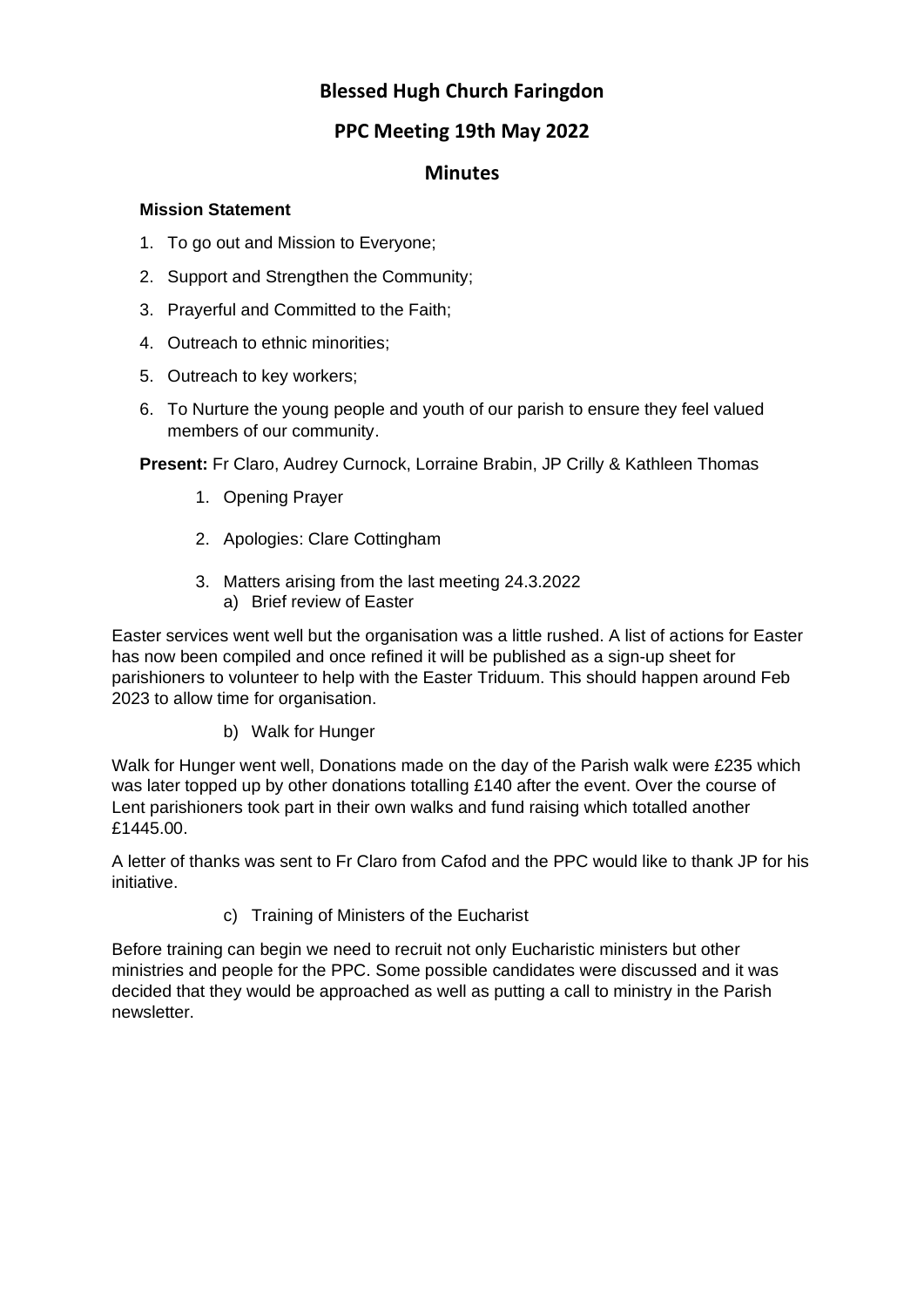4. Zoom Masses end  $-29<sup>th</sup>$  May is the last mass to be zoomed. (Bishop's conference decision) Inform parishioners,

Fr Claro will inform parishioners and there will also be a notice in the newsletter. Masses will still continue to be streamed via Facebook and we will look into a Wi-Fi microphone to improve the sound quality on Fr Claro's phone. JP will also contact Abingdon to see how they have set up their live streaming. The PPC would like to take this opportunity to thank Neil for his diligent service over the last 2.5 years in ensuring parishioners were able to attend Mass through Zoom.

5. Update on Sacramental preparation in the parish

-Confirmation (24 June), Faith Cells Nicole/Helena/Fr Claro

Preparation going well, final arrangements being made on Friday. Lorraine will organise the purchase of Missals for the candidates on behalf of the Parish.

- First Holy Communion (12 June) Clare

The Preparation for the children receiving the Sacraments of Reconciliation and the Eucharist is all very positive. The parents have taken a very active role in delivering the content of the programme. The schedule for the receiving the Sacraments : Saturday 11th June 10.00am children receive the Sacrament of Reconciliation Sunday 12th June at 10.00 Mass, the children receive the Sacrament of the Eucharist.

-Baptisms Fr Claro

There are 3 Baptisms arranged for June and July.

6. Pentecost

Pentecost is on 5<sup>th</sup> of June Fr Claro is hoping to make it an ethnic Mass with parishioners wearing their national costumes. He would also like to induct any new members of PPC that have been recruited so that they can be commissioned by the Holy Spirit on a Pentecost Sunday.

7. Ministry to Refugees – Ukrainians

Fr Claro has been meeting up with various Ukrainian refugees and he took some to the Buckland coffee morning. They would like to prepare some Ukrainian food in the church hall and invite parish members to get to know them and share in the food. Fr Claro is working hard to get our new Ukrainian parishioners involved with the life of our Church. They are going to be helping with the flowers, reading bidding prayers and serving on the altar.

Also as part of his Ethnic Chaplaincy Fr Claro has arranged a Procession and Mass for devotion to Mary on 28<sup>th</sup> May at 5.00pm for the Filipino community there will be food to follow in the hall afterwards and all parishioners are welcome.

8. JP Items ---

JP has noticed that when the Gloria and Our Father are being sung there are some parishioners not joining in. It was suggested that newcomers do not know the Blessed Hugh Mass and it may be useful to practice them for a few Sundays before Mass. It was also pointed out that the Mass sheets do not have the version of the Creed being said so it was agreed that sheets would be made with both versions of the Creed on either side. As a Church we provide well for the retired and children but there is not much provision for young working families with younger children. It was suggested that a toddler group would help young families to get to know each other. It could be open to all Faringdon families and could